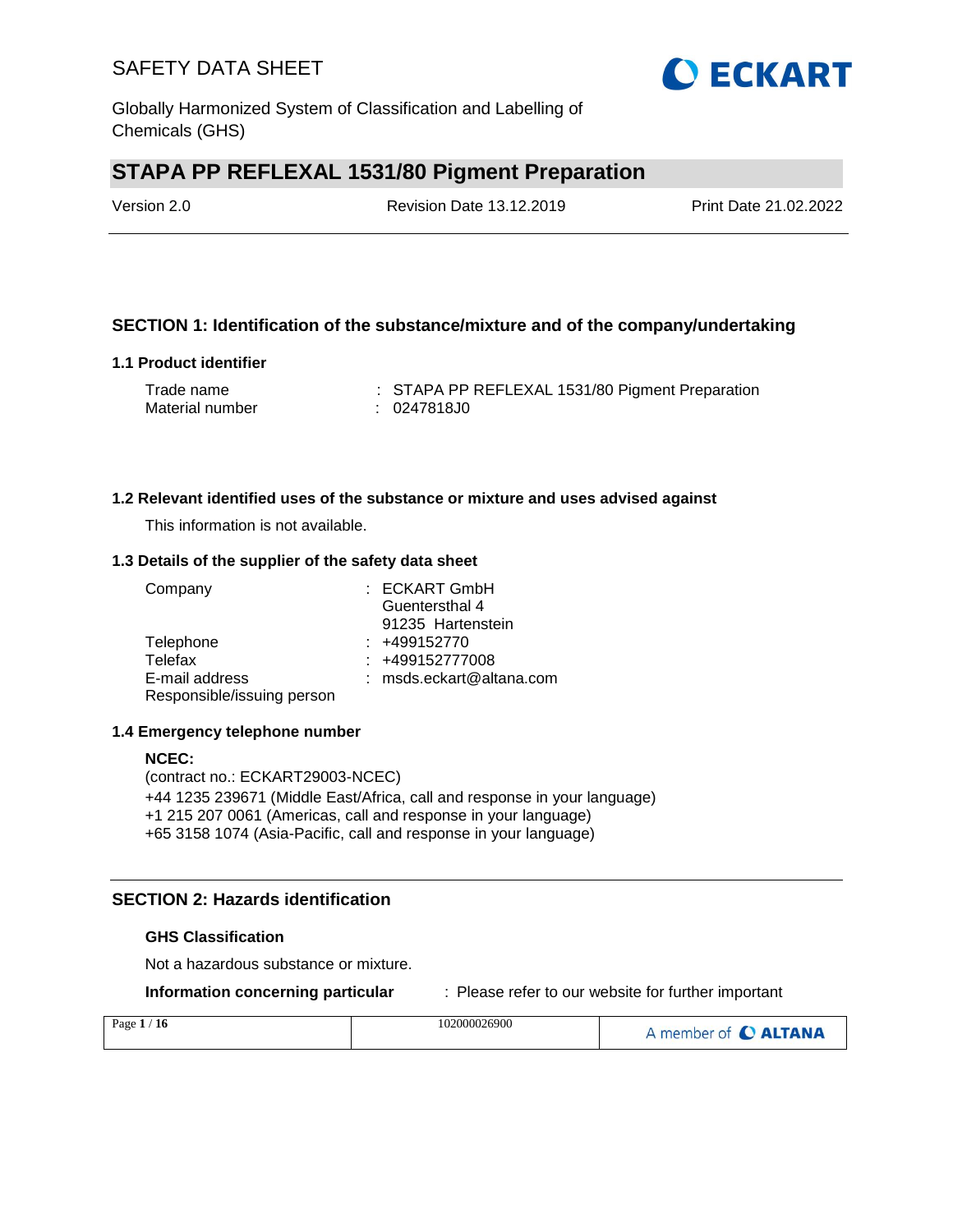

Globally Harmonized System of Classification and Labelling of Chemicals (GHS)

# **STAPA PP REFLEXAL 1531/80 Pigment Preparation**

| Version 2.0 | <b>Revision Date 13.12.2019</b> | Print Date 21.02.2022 |
|-------------|---------------------------------|-----------------------|
|             |                                 |                       |

| hazards for human and environment: | safety instructions for handling aluminium powder:                              |
|------------------------------------|---------------------------------------------------------------------------------|
|                                    | http://www.eckart.net/fileadmin/eckart/Service/GDA<br>Alupulver Safety engl.pdf |

### **GHS-Labelling**

Not a hazardous substance or mixture according to the Globally Harmonised System (GHS).

**Hazardous components which must be listed on the label**

### **Other hazards which do not result in classification**

Combustible Solids

### **SECTION 3: Composition/information on ingredients**

Substance name : 100275B - USA Rollout

Substance No. **:** :

### **Hazardous components**

| Chemical name                              | CAS-No.<br>EINECS-No.   | Classification and<br>labelling | Concentration[%] |
|--------------------------------------------|-------------------------|---------------------------------|------------------|
| aluminium powder (stabilised)              | 7429-90-5<br>231-072-3  | Flam. Sol.;1;H228               | $50 - 100$       |
| Fatty acids, C14-18 and C16-18-<br>unsatd. | 67701-06-8<br>266-930-6 | Acute Tox.;5;H313               | $1 - 10$         |

For the full text of the H-Statements mentioned in this Section, see Section 16.

### **SECTION 4: First aid measures**

### **4.1 Description of first aid measures**

| Page $2/16$ | 102000026900 | A member of C ALTANA |
|-------------|--------------|----------------------|
|-------------|--------------|----------------------|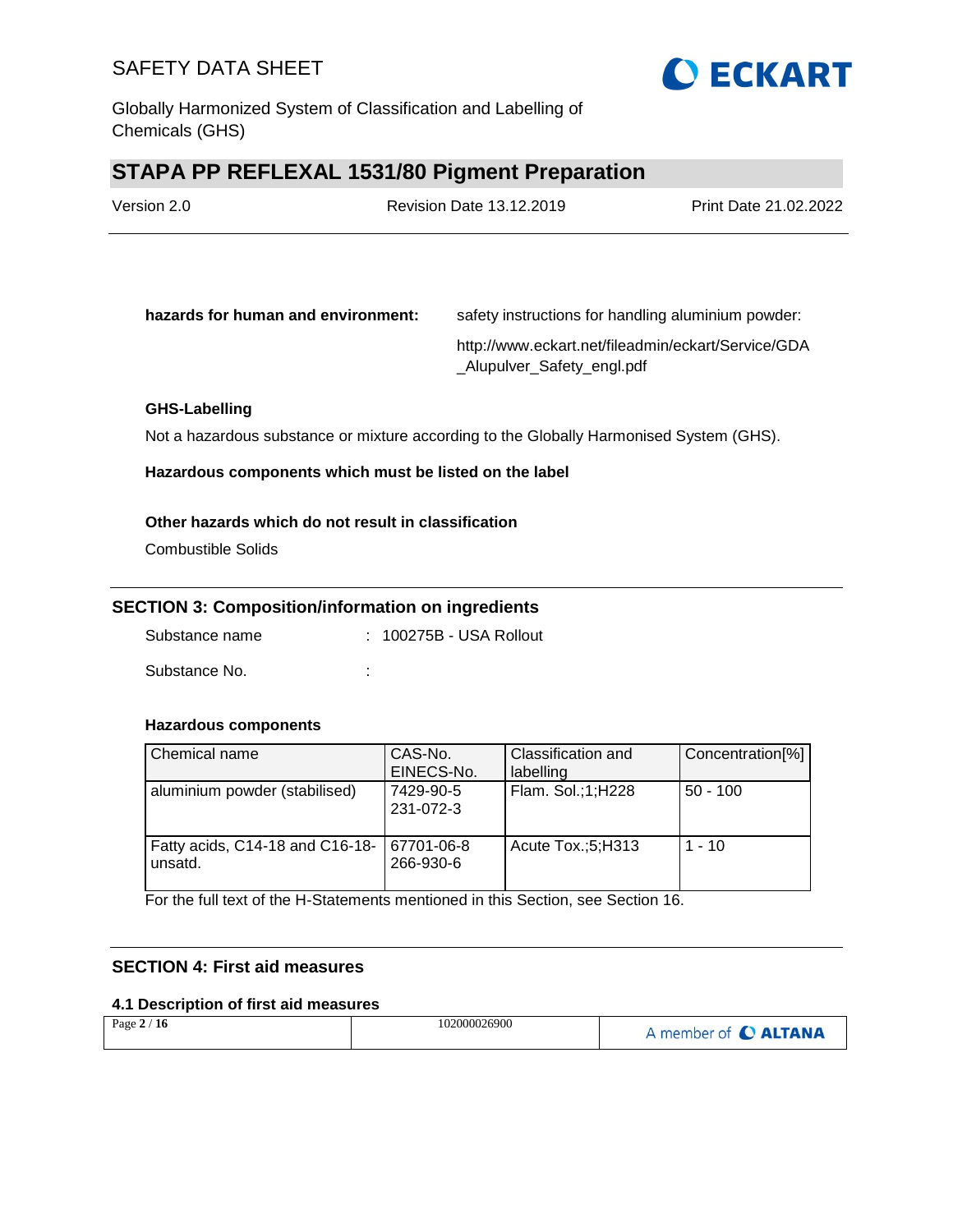

Globally Harmonized System of Classification and Labelling of Chemicals (GHS)

# **STAPA PP REFLEXAL 1531/80 Pigment Preparation**

| Version 2.0 | Revision Date 13.12.2019 | Print Date 21.02.2022 |
|-------------|--------------------------|-----------------------|
|             |                          |                       |
|             |                          |                       |

| General advice          | : Move the victim to fresh air.                                                                                                                                                 |
|-------------------------|---------------------------------------------------------------------------------------------------------------------------------------------------------------------------------|
|                         | No hazards which require special first aid measures.                                                                                                                            |
| If inhaled              | : If unconscious, place in recovery position and seek medical<br>advice.<br>If symptoms persist, call a physician.                                                              |
| In case of skin contact | : Wash off immediately with soap and plenty of water.                                                                                                                           |
| In case of eye contact  | : Remove contact lenses.<br>If eye irritation persists, consult a specialist.                                                                                                   |
| If swallowed            | : Keep respiratory tract clear.<br>Do not give milk or alcoholic beverages.<br>Never give anything by mouth to an unconscious person.<br>If symptoms persist, call a physician. |

### **4.2 Most important symptoms and effects, both acute and delayed**

This information is not available.

### **4.3 Indication of any immediate medical attention and special treatment needed**

This information is not available.

### **SECTION 5: Firefighting measures**

### **5.1 Extinguishing media**

| Suitable extinguishing media      | : Dry sand, Special powder against metal fire   |
|-----------------------------------|-------------------------------------------------|
| Unsuitable extinguishing<br>media | : ABC powder, Carbon dioxide (CO2), Water, Foam |

### **5.2 Special hazards arising from the substance or mixture**

| Specific hazards during | Contact with water liberates extremely flammable gas |                      |  |
|-------------------------|------------------------------------------------------|----------------------|--|
| firefighting            | (hydrogen).                                          |                      |  |
| Page $3/16$             | 102000026900                                         | A member of C ALTANA |  |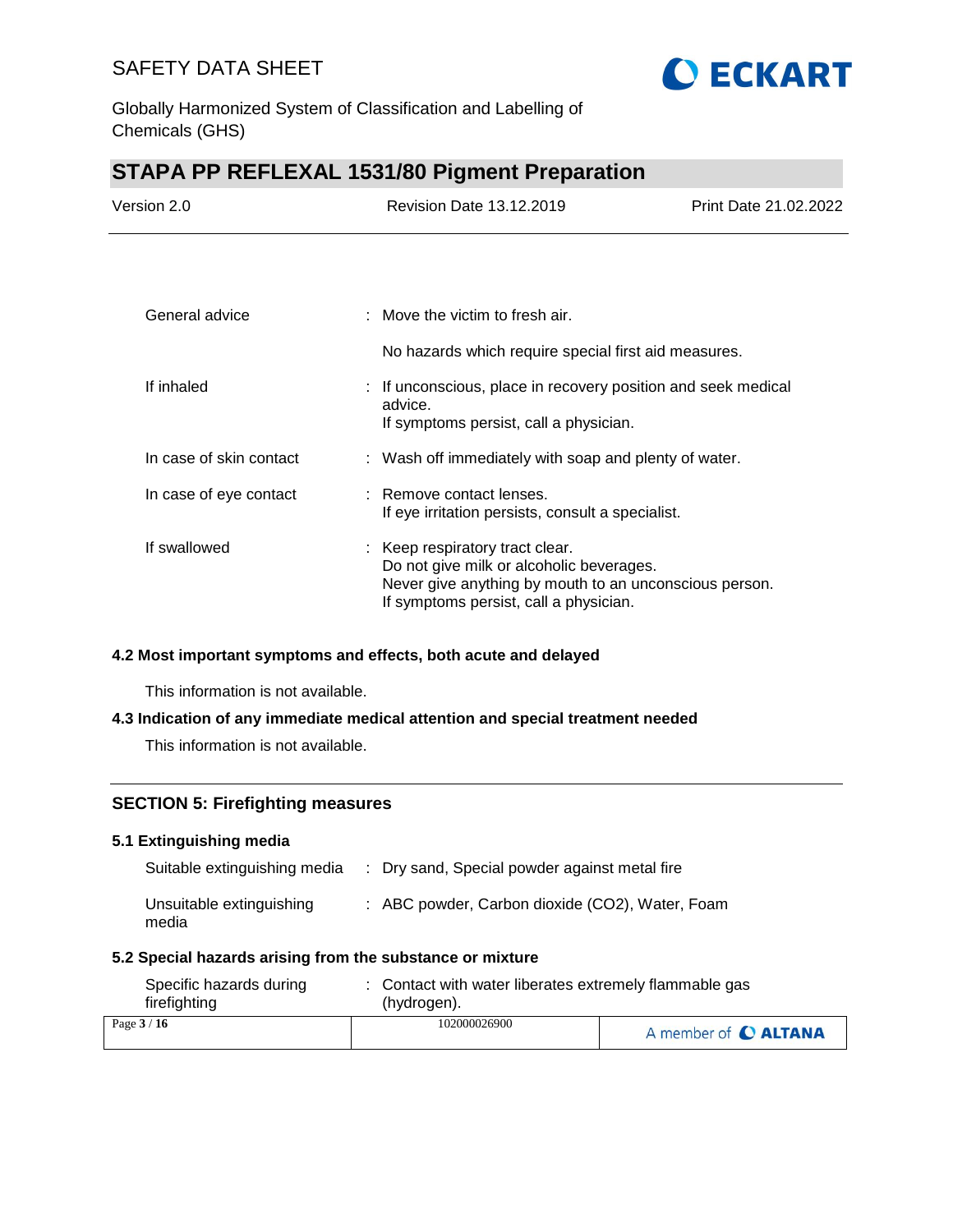

Globally Harmonized System of Classification and Labelling of Chemicals (GHS)

# **STAPA PP REFLEXAL 1531/80 Pigment Preparation**

| Version 2.0 | <b>Revision Date 13.12.2019</b> | Print Date 21.02.2022 |
|-------------|---------------------------------|-----------------------|
|             |                                 |                       |

### **5.3 Advice for firefighters**

| Special protective equipment<br>for firefighters | : Wear self-contained breathing apparatus for firefighting if<br>necessary.                                                                            |
|--------------------------------------------------|--------------------------------------------------------------------------------------------------------------------------------------------------------|
| Further information                              | : Standard procedure for chemical fires. Use extinguishing<br>measures that are appropriate to local circumstances and the<br>surrounding environment. |

### **SECTION 6: Accidental release measures**

### **6.1 Personal precautions, protective equipment and emergency procedures**

| Personal precautions | : Use personal protective equipment. |
|----------------------|--------------------------------------|
|                      | Evacuate personnel to safe areas.    |
|                      | Avoid dust formation.                |

### **6.2 Environmental precautions**

| Environmental precautions |  |  | No special environmental precautions required. |  |  |
|---------------------------|--|--|------------------------------------------------|--|--|
|---------------------------|--|--|------------------------------------------------|--|--|

### **6.3 Methods and materials for containment and cleaning up**

| Methods for cleaning up | : Use mechanical handling equipment.<br>Do not use a vacuum cleaner.                                                                                         |
|-------------------------|--------------------------------------------------------------------------------------------------------------------------------------------------------------|
|                         | Pick up and arrange disposal without creating dust.<br>Sweep up and shovel.<br>Do not flush with water.<br>Keep in suitable, closed containers for disposal. |

### **6.4 Reference to other sections**

For personal protection see section 8.

| Page $4/16$ | 102000026900 | A member of C ALTANA |
|-------------|--------------|----------------------|
|             |              |                      |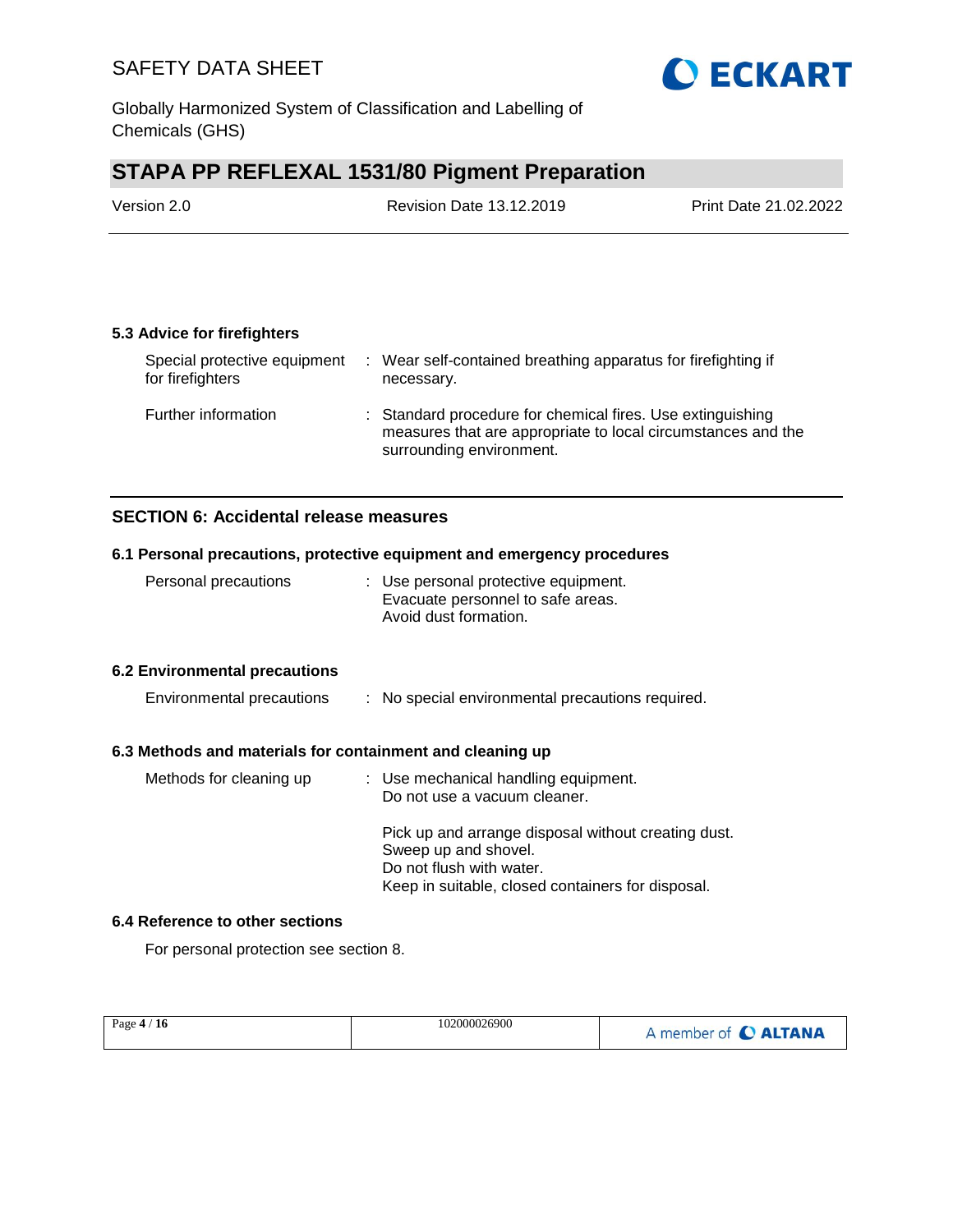

# **STAPA PP REFLEXAL 1531/80 Pigment Preparation**

Version 2.0 Revision Date 13.12.2019 Print Date 21.02.2022

### **SECTION 7: Handling and storage**

### **7.1 Precautions for safe handling**

| Advice on safe handling                                          |                                                                                                                                                                                                                                                                         | : Avoid creating dust. Routine housekeeping should be                                                                         | instituted to ensure that dusts do not accumulate on surfaces.<br>Keep away from heat and sources of ignition. Do not smoke.                                                                                                                      |
|------------------------------------------------------------------|-------------------------------------------------------------------------------------------------------------------------------------------------------------------------------------------------------------------------------------------------------------------------|-------------------------------------------------------------------------------------------------------------------------------|---------------------------------------------------------------------------------------------------------------------------------------------------------------------------------------------------------------------------------------------------|
|                                                                  |                                                                                                                                                                                                                                                                         | drinking should be prohibited in the application area.                                                                        | For personal protection see section 8. Smoking, eating and                                                                                                                                                                                        |
| Advice on protection against<br>fire and explosion               |                                                                                                                                                                                                                                                                         | container to another apply earthing measures and use<br>conductive hose material.                                             | During processing, dust may form explosive mixture in air.<br>Take measures to prevent the build up of electrostatic charge.<br>Earthing of containers and apparatuses is essential. Use<br>explosion-proof equipment. When transferring from one |
|                                                                  |                                                                                                                                                                                                                                                                         | Normal measures for preventive fire protection.                                                                               |                                                                                                                                                                                                                                                   |
| Hygiene measures                                                 |                                                                                                                                                                                                                                                                         | : General industrial hygiene practice.                                                                                        |                                                                                                                                                                                                                                                   |
| 7.2 Conditions for safe storage, including any incompatibilities |                                                                                                                                                                                                                                                                         |                                                                                                                               |                                                                                                                                                                                                                                                   |
| Requirements for storage<br>areas and containers                 | Reaction with water liberates extremely flammable gas<br>t<br>(hydrogen) Store in original container. Keep containers tightly<br>closed in a cool, well-ventilated place. Keep container closed<br>when not in use. Keep away from sources of ignition - No<br>smoking. |                                                                                                                               |                                                                                                                                                                                                                                                   |
|                                                                  |                                                                                                                                                                                                                                                                         | the technological safety standards.                                                                                           | Electrical installations / working materials must comply with                                                                                                                                                                                     |
| Further information on<br>storage conditions                     |                                                                                                                                                                                                                                                                         | : Protect from humidity and water.                                                                                            |                                                                                                                                                                                                                                                   |
| Advice on common storage                                         |                                                                                                                                                                                                                                                                         | : Do not store together with oxidizing and self-igniting products.<br>Never allow product to get in contact with water during |                                                                                                                                                                                                                                                   |
| Page 5 / 16                                                      |                                                                                                                                                                                                                                                                         | 102000026900                                                                                                                  | A member of C ALTANA                                                                                                                                                                                                                              |

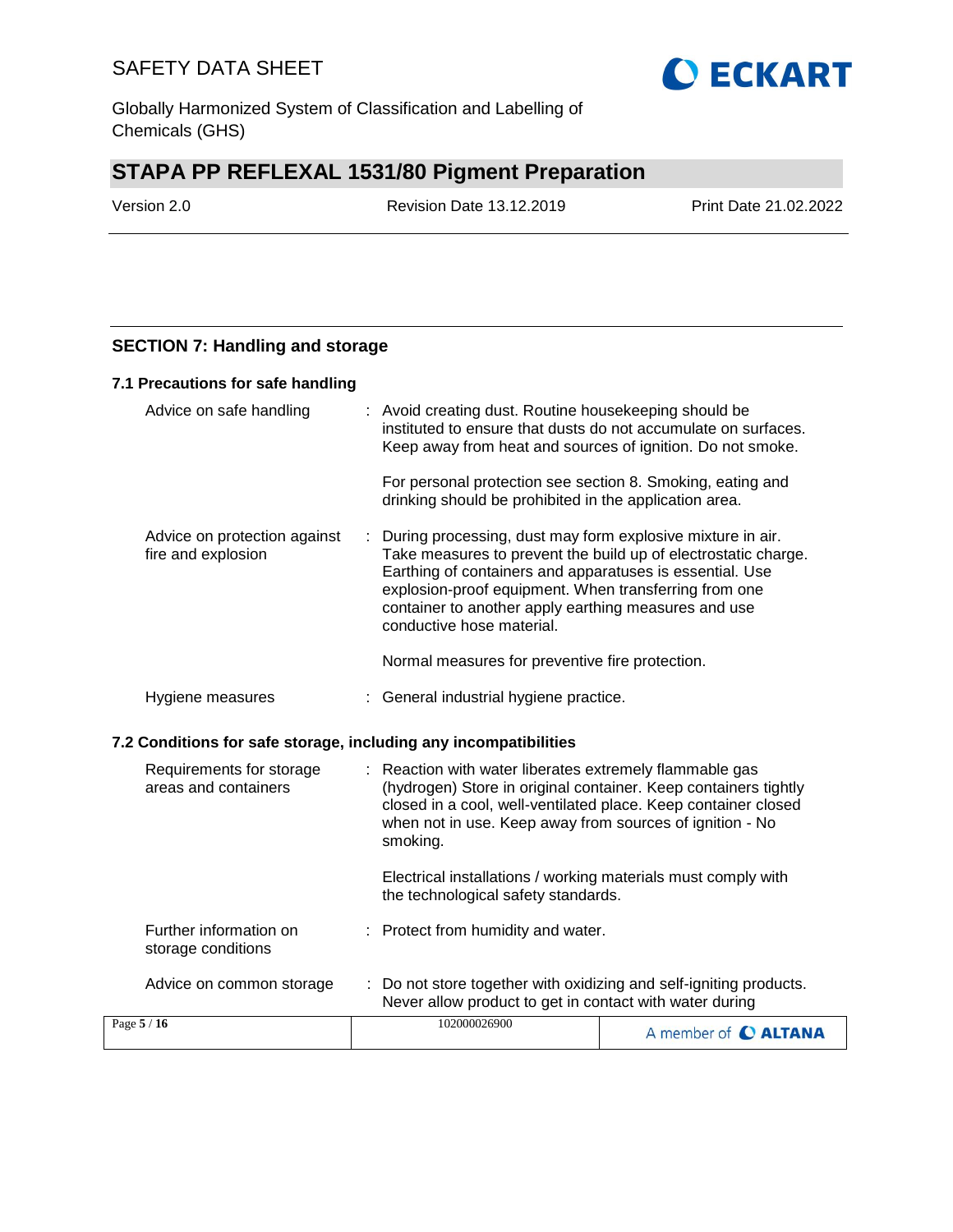

Globally Harmonized System of Classification and Labelling of Chemicals (GHS)

# **STAPA PP REFLEXAL 1531/80 Pigment Preparation**

| Version 2.0 | <b>Revision Date 13.12.2019</b>                                                                                                       | Print Date 21.02.2022 |
|-------------|---------------------------------------------------------------------------------------------------------------------------------------|-----------------------|
|             |                                                                                                                                       |                       |
|             | storage. Keep away from oxidizing agents, strongly alkaline<br>and strongly acid materials in order to avoid exothermic<br>reactions. |                       |
| Other data  | : Keep in a dry place. No decomposition if stored and applied<br>as directed.                                                         |                       |

### **7.3 Specific end use(s)**

This information is not available.

### **SECTION 8: Exposure controls/personal protection**

### **8.1 Control parameters**

### **Germany:**

| Components                                 | CAS-No.   | Value type<br>(Form of<br>exposure)                                                                                                                  | Control<br>parameters   | Update     | <b>Basis</b> |
|--------------------------------------------|-----------|------------------------------------------------------------------------------------------------------------------------------------------------------|-------------------------|------------|--------------|
| aluminium<br>powder                        | 7429-90-5 | AGW (Inhalable<br>fraction)                                                                                                                          | $10 \text{ mg/m}$       | 2014-04-02 | DE TRGS 900  |
| (stabilised)                               |           |                                                                                                                                                      |                         |            |              |
| Peak-limit: excursion                      |           | 2; (II)                                                                                                                                              |                         |            |              |
| factor (category)                          |           |                                                                                                                                                      |                         |            |              |
| Further information                        |           | Commission for dangerous substances Senate commission for the<br>review of compounds at the work place dangerous for the health<br>(MAK-commission). |                         |            |              |
| aluminium<br>powder<br>(stabilised)        | 7429-90-5 | AGW (Alveolate<br>fraction)                                                                                                                          | $1,25 \,\mathrm{mq/m3}$ | 2014-04-02 | DE TRGS 900  |
| Peak-limit: excursion<br>factor (category) |           | 2; (II)                                                                                                                                              |                         |            |              |
| Further information                        |           | Commission for dangerous substances Senate commission for the<br>review of compounds at the work place dangerous for the health<br>(MAK-commission). |                         |            |              |

| Page $6/16$ | 102000026900 | A member of C ALTANA |
|-------------|--------------|----------------------|
|-------------|--------------|----------------------|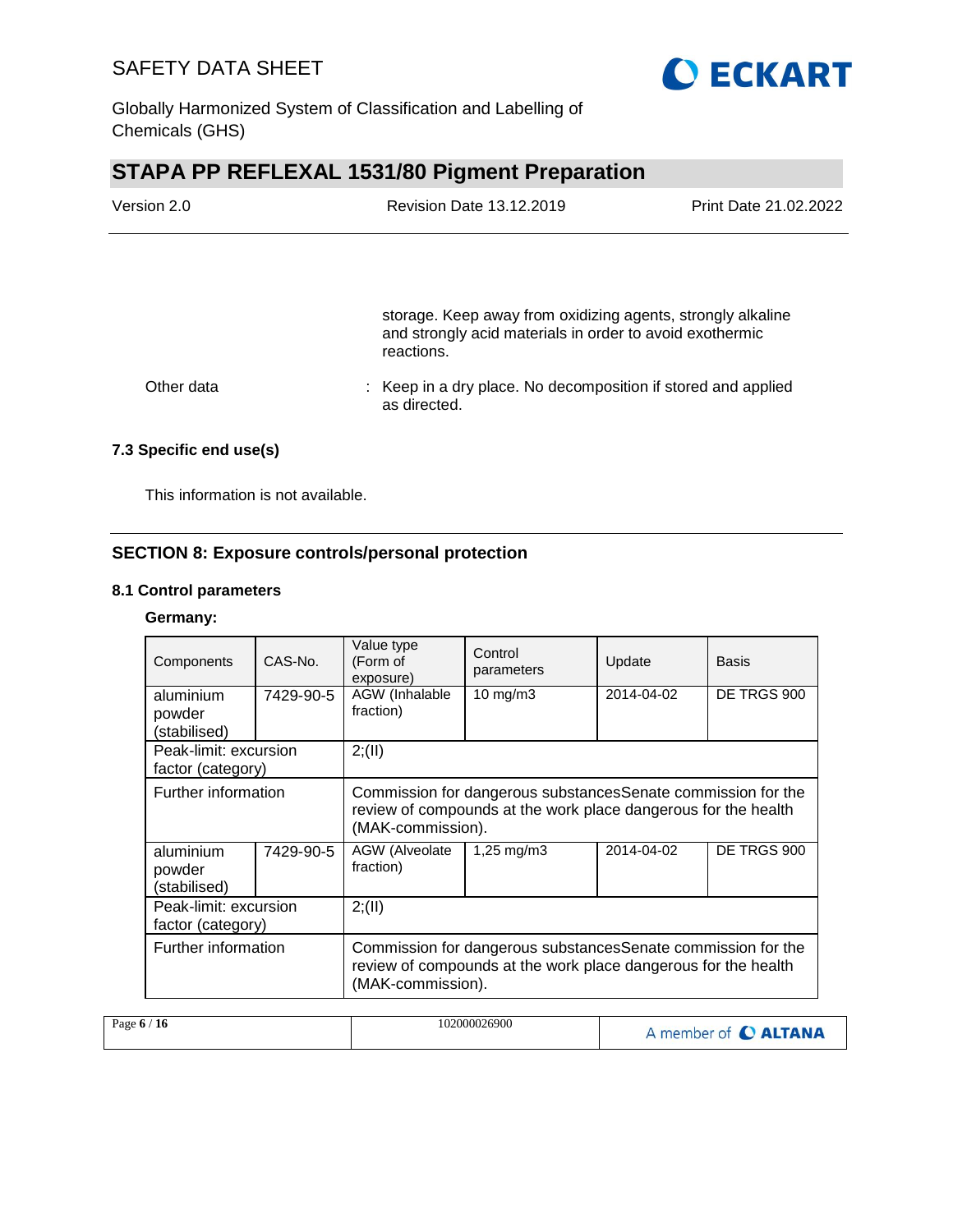

Globally Harmonized System of Classification and Labelling of Chemicals (GHS)

# **STAPA PP REFLEXAL 1531/80 Pigment Preparation**

Version 2.0 Revision Date 13.12.2019 Print Date 21.02.2022

### **United States of America (USA):**

|             | Components                          | CAS-No.   | Value type<br>(Form of<br>exposure)    | Control<br>parameters                  | Update     | <b>Basis</b>         |
|-------------|-------------------------------------|-----------|----------------------------------------|----------------------------------------|------------|----------------------|
|             | aluminium<br>powder<br>(stabilised) | 7429-90-5 | TWA (total dust)                       | 50 Million particles<br>per cubic foot | 2012-07-01 |                      |
|             | aluminium<br>powder<br>(stabilised) | 7429-90-5 | <b>TWA</b><br>(Respirable)             | $5$ mg/m $3$                           | 2013-10-08 |                      |
|             | aluminium<br>powder<br>(stabilised) | 7429-90-5 | TWA (total dust)                       | 15 mg/m3                               | 2012-07-01 |                      |
|             | aluminium<br>powder<br>(stabilised) | 7429-90-5 | TWA (total)                            | $10$ mg/m $3$                          | 2013-10-08 |                      |
|             | aluminium<br>powder<br>(stabilised) | 7429-90-5 | TWA (respirable<br>fraction)           | $5$ mg/m $3$                           | 2012-07-01 |                      |
|             | aluminium<br>powder<br>(stabilised) | 7429-90-5 | <b>TWA</b> (respirable<br>fraction)    | 15 Million particles<br>per cubic foot | 2012-07-01 |                      |
|             | aluminium<br>powder<br>(stabilised) | 7429-90-5 | PEL (Total dust)                       | $10$ mg/m $3$                          | 2014-11-26 |                      |
|             | aluminium<br>powder<br>(stabilised) | 7429-90-5 | PEL (respirable<br>dust fraction)      | $5 \text{ mg/m}$                       | 2014-11-26 |                      |
|             | aluminium<br>powder<br>(stabilised) | 7429-90-5 | <b>TWA</b><br>(Respirable<br>fraction) | 1 $mg/m3$                              | 2008-01-01 |                      |
|             | aluminium<br>powder<br>(stabilised) | 7429-90-5 | <b>TWA</b>                             | $5$ mg/m $3$                           | 2005-09-01 |                      |
|             | aluminium<br>powder<br>(stabilised) | 7429-90-5 | <b>TWA (Total)</b>                     | $15 \text{ mg/m}$                      | 1989-01-19 |                      |
|             | aluminium                           | 7429-90-5 | <b>TWA</b>                             | 5 mg/m3                                | 1989-01-19 |                      |
| Page $7/16$ |                                     |           |                                        | 102000026900                           |            | A member of C ALTANA |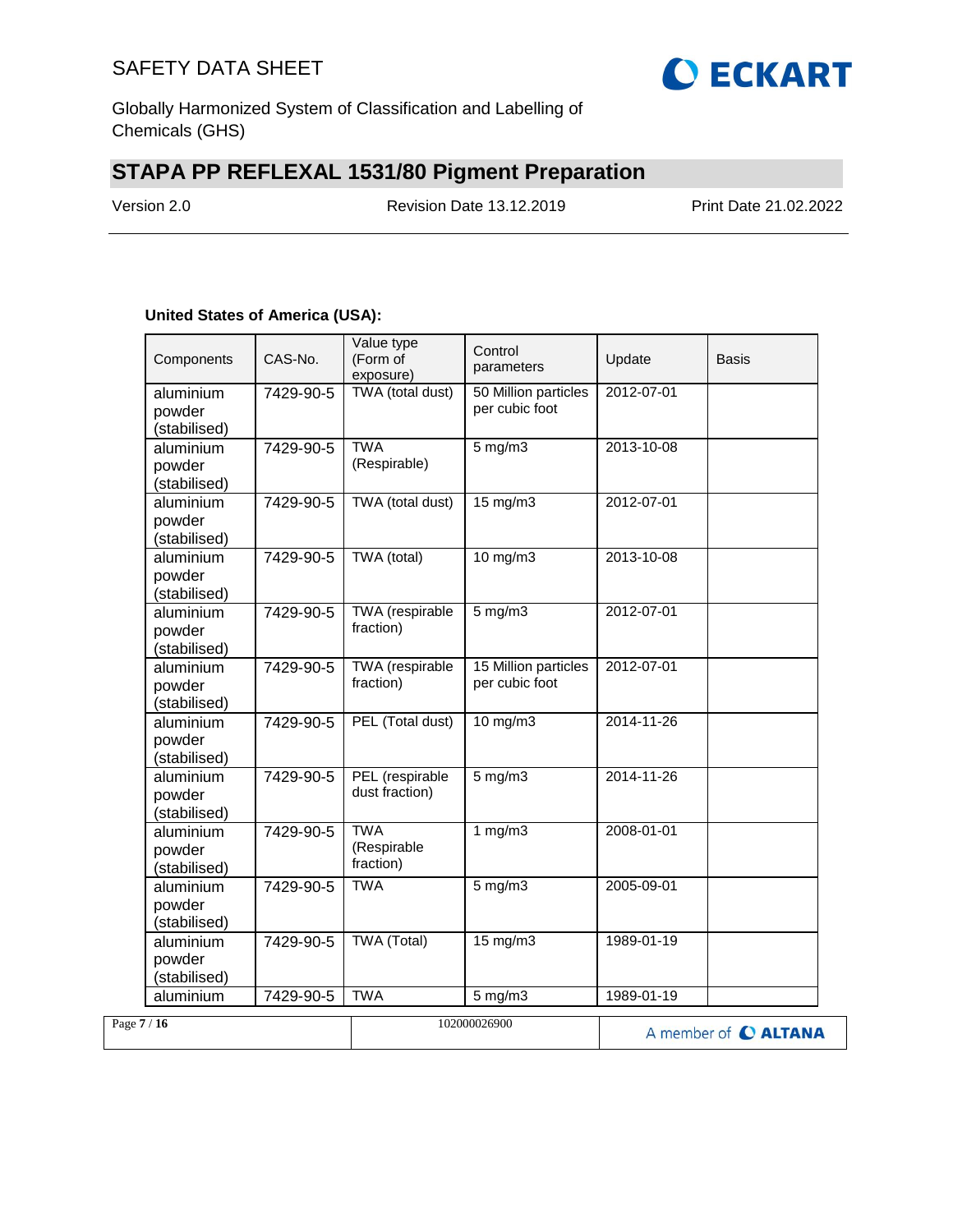

Globally Harmonized System of Classification and Labelling of Chemicals (GHS)

# **STAPA PP REFLEXAL 1531/80 Pigment Preparation**

Version 2.0 Revision Date 13.12.2019 Print Date 21.02.2022

| powder<br>(stabilised) |           | (Respirable<br>fraction)          |                   |                  |  |
|------------------------|-----------|-----------------------------------|-------------------|------------------|--|
| aluminium              | 7429-90-5 | TWA (total dust)                  | $15 \text{ mg/m}$ | 2011-07-01       |  |
| powder                 |           |                                   |                   |                  |  |
| (stabilised)           |           |                                   |                   |                  |  |
| aluminium              | 7429-90-5 | TWA (respirable                   | $5$ mg/m $3$      | 2011-07-01       |  |
| powder                 |           | fraction)                         |                   |                  |  |
| (stabilised)           |           |                                   |                   |                  |  |
| aluminium              | 7429-90-5 | <b>TWA (Total</b>                 | 15 mg/m3          | 1989-01-19       |  |
| powder                 |           | dust)                             |                   |                  |  |
| (stabilised)           |           |                                   |                   |                  |  |
| aluminium              | 7429-90-5 | TWA (respirable<br>dust fraction) | $5$ mg/m $3$      | 1989-01-19       |  |
| powder                 |           |                                   |                   |                  |  |
| (stabilised)           |           |                                   |                   | 2013-10-08       |  |
| aluminium              | 7429-90-5 | TWA (welding<br>fumes)            | $5$ mg/m $3$      |                  |  |
| powder                 |           |                                   |                   |                  |  |
| (stabilised)           |           | TWA (pyro                         |                   | $2013 - 10 - 08$ |  |
| aluminium              | 7429-90-5 | powders)                          | 5 mg/m3           |                  |  |
| powder<br>(stabilised) |           |                                   |                   |                  |  |
| aluminium              | 7429-90-5 | <b>TWA</b>                        | 1 $mg/m3$         | 2013-03-01       |  |
| powder                 |           | (Respirable                       |                   |                  |  |
| (stabilised)           |           | fraction)                         |                   |                  |  |
| aluminium              | 7429-90-5 | TWA (Fumes)                       | $5$ mg/m $3$      | 1989-01-19       |  |
| powder                 |           |                                   |                   |                  |  |
| (stabilised)           |           |                                   |                   |                  |  |
| aluminium              | 7429-90-5 | PEL (Welding                      | $5$ mg/m $3$      | 2017-10-02       |  |
| powder                 |           | fumes)                            |                   |                  |  |
| (stabilised)           |           |                                   |                   |                  |  |
| aluminium              | 7429-90-5 | PEL (Pyro                         | $5$ mg/m $3$      | 2017-10-02       |  |
| powder                 |           | powders)                          |                   |                  |  |
| (stabilised)           |           |                                   |                   |                  |  |

### **8.2 Exposure controls**

### **Personal protective equipment**

| Page 8 / 16 | 102000026900 | A member of C ALTANA |
|-------------|--------------|----------------------|
|             |              |                      |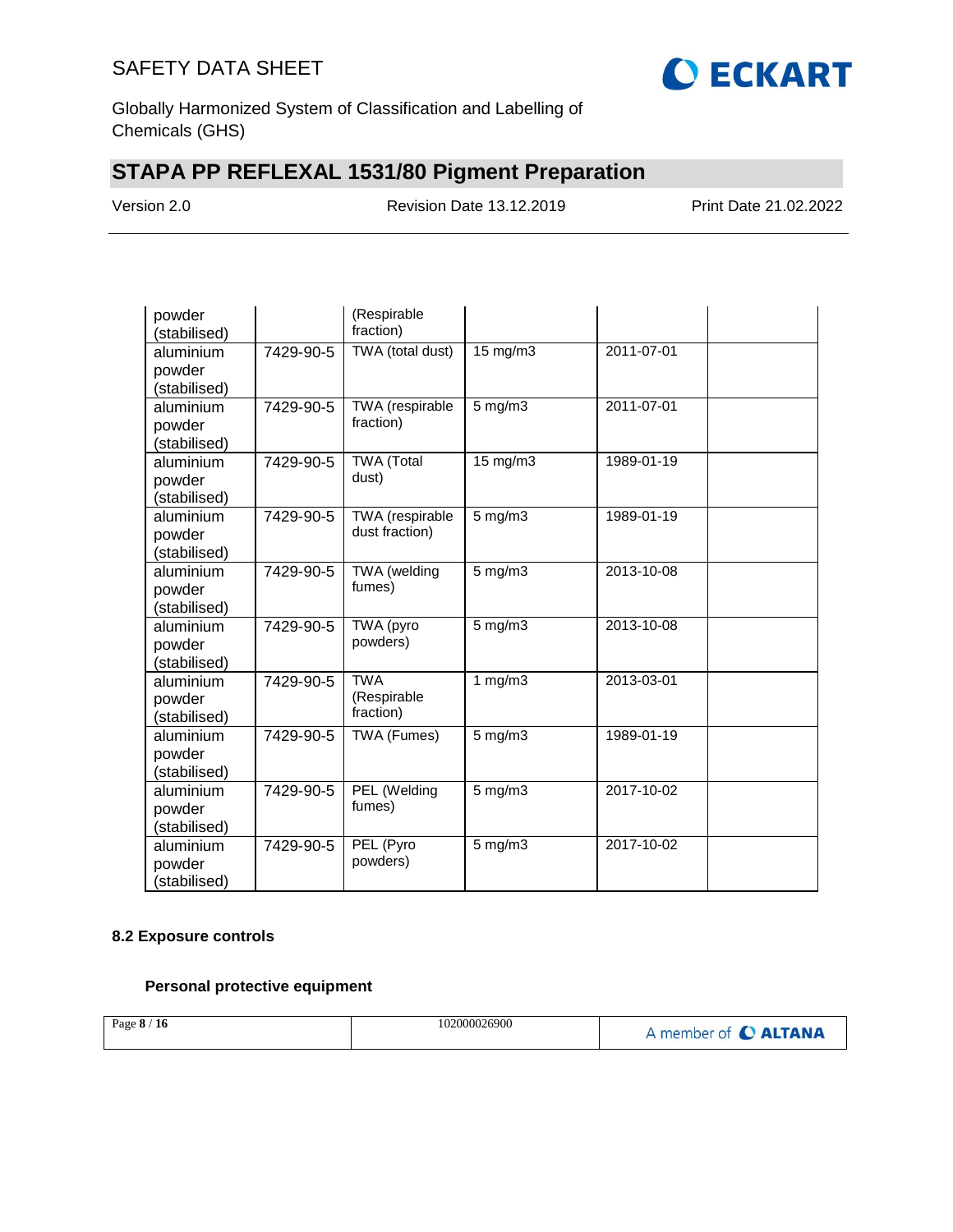

Globally Harmonized System of Classification and Labelling of Chemicals (GHS)

# **STAPA PP REFLEXAL 1531/80 Pigment Preparation**

| Version 2.0                                              |    | Revision Date 13.12.2019                                                                                                                                                            | Print Date 21.02.2022 |
|----------------------------------------------------------|----|-------------------------------------------------------------------------------------------------------------------------------------------------------------------------------------|-----------------------|
|                                                          |    |                                                                                                                                                                                     |                       |
| Eye protection                                           |    | Face-shield                                                                                                                                                                         |                       |
|                                                          | ÷  | Safety glasses                                                                                                                                                                      |                       |
| Hand protection                                          |    |                                                                                                                                                                                     |                       |
| Material                                                 |    | Leather                                                                                                                                                                             |                       |
| Glove length                                             |    | Long sleeve gloves                                                                                                                                                                  |                       |
| Remarks                                                  | ÷  | Leather gloves<br>The choice of an appropriate glove does not only depend on<br>its material but also on other quality features and is different<br>from one producer to the other. |                       |
| Skin and body protection                                 |    | : Anti-static and fire resistant protective clothing. DIN EN<br>11612; EN 533; EN 1149-1. Anti-static safety shoes.                                                                 |                       |
| Respiratory protection                                   | ÷. | Use suitable breathing protection if workplace concentration<br>requires.<br>Breathing apparatus with filter.<br>P1 filter                                                          |                       |
| <b>Environmental exposure controls</b><br>General advice |    |                                                                                                                                                                                     |                       |
|                                                          |    | No special environmental precautions required.                                                                                                                                      |                       |
| Water                                                    |    | The product should not be allowed to enter drains, water<br>courses or the soil.                                                                                                    |                       |
|                                                          | t  |                                                                                                                                                                                     |                       |
| Page 9/16                                                |    | 102000026900                                                                                                                                                                        | A member of C ALTANA  |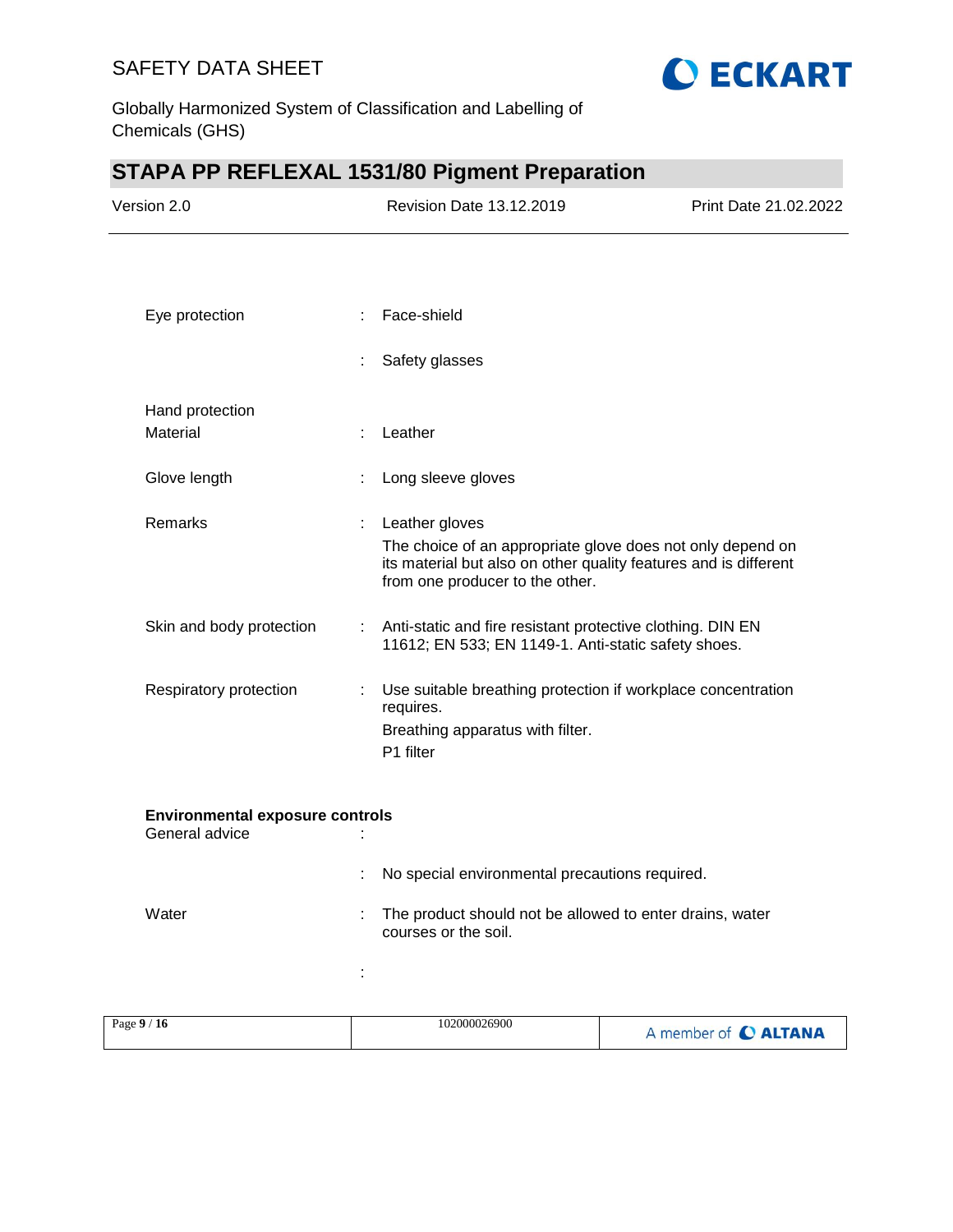Globally Harmonized System of Classification and Labelling of Chemicals (GHS)

# **STAPA PP REFLEXAL 1531/80 Pigment Preparation**

Version 2.0 Revision Date 13.12.2019 Print Date 21.02.2022

**O ECKART** 

### **SECTION 9: Physical and chemical properties**

### **9.1 Information on basic physical and chemical properties**

| Appearance                             | powder<br>t               |
|----------------------------------------|---------------------------|
| Colour                                 | silver                    |
| Odour                                  | characteristic            |
| рH                                     | No data available         |
| Melting point/range                    | 660 °C                    |
| Boiling point/boiling range            | No data available         |
| Flash point                            | No data available         |
| <b>Bulk density</b>                    | No data available         |
| Flammability (solid, gas)              | <b>Combustible Solids</b> |
|                                        |                           |
| Auto-flammability                      | No data available         |
| Upper explosion limit                  | No data available         |
| Lower explosion limit                  | 30 g/m3                   |
| Vapour pressure                        | No data available         |
| Density                                | $1,7 - 2,0$ g/cm3         |
| Water solubility                       | No data available         |
| Miscibility with water                 | No data available         |
| Solubility in other solvents           | No data available         |
| Partition coefficient: n-octanol/water | No data available         |
| Ignition temperature                   | No data available<br>÷    |
| Thermal decomposition                  | No data available         |
| Viscosity, dynamic                     | No data available         |

| Page 10 / 16 | 102000026900 | A member of C ALTANA |
|--------------|--------------|----------------------|
|              |              |                      |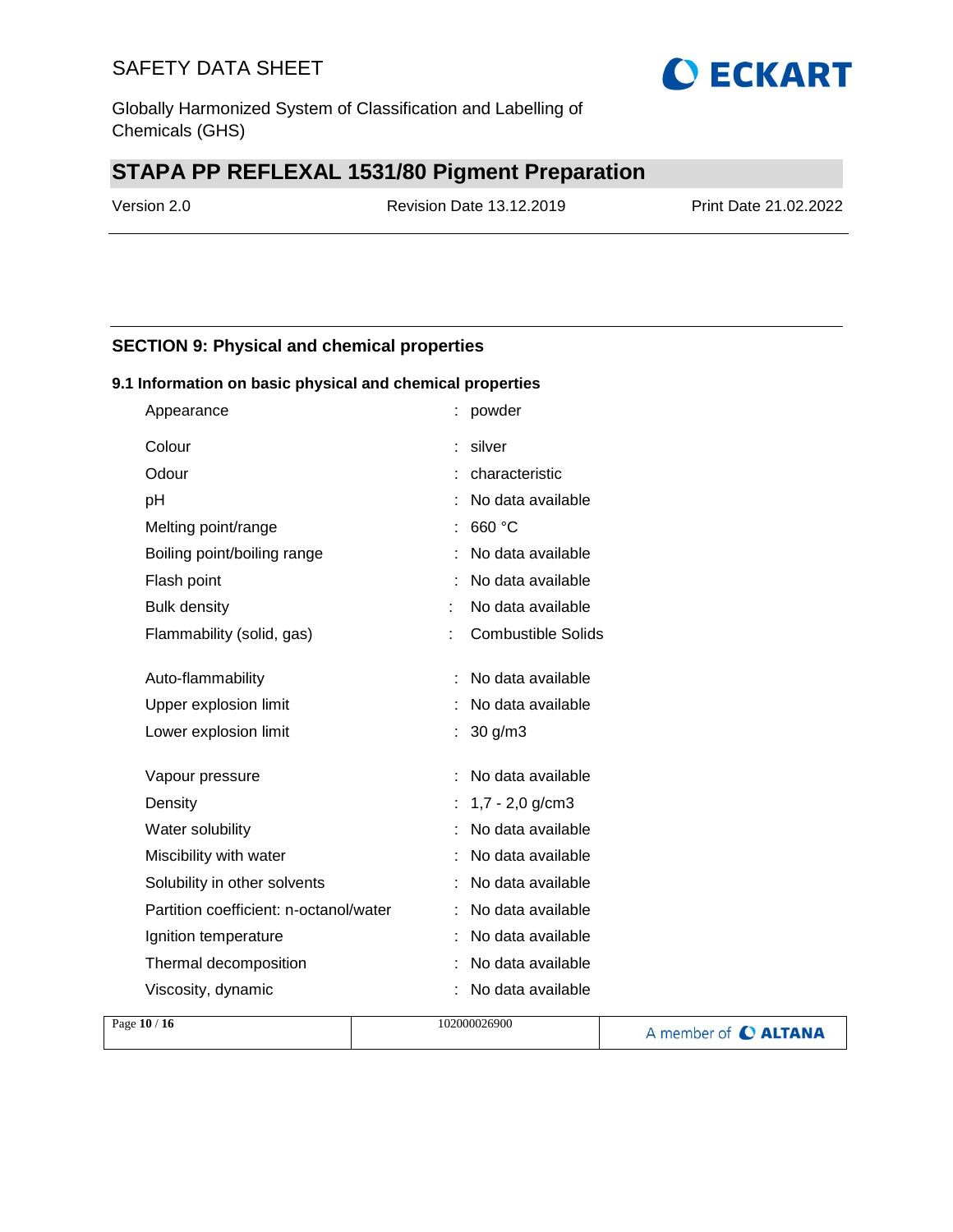

Globally Harmonized System of Classification and Labelling of Chemicals (GHS)

# **STAPA PP REFLEXAL 1531/80 Pigment Preparation**

| Version 2.0 | <b>Revision Date 13.12.2019</b> | Print Date 21.02.2022 |
|-------------|---------------------------------|-----------------------|
|             |                                 |                       |

Viscosity, kinematic **intervalse in the Contract Contract Contract Contract Contract Contract Contract Contract Contract Contract Contract Contract Contract Contract Contract Contract Contract Contract Contract Contract Co** Flow time : No data available : No data available

### **9.2 Other information**

No data available

### **SECTION 10: Stability and reactivity**

#### **10.1 Reactivity**

No decomposition if stored and applied as directed.

### **10.2 Chemical stability**

No decomposition if stored and applied as directed.

### **10.3 Possibility of hazardous reactions**

| Hazardous reactions             | : Stable under recommended storage conditions.       |
|---------------------------------|------------------------------------------------------|
|                                 | Contact with acids and alkalis may release hydrogen. |
|                                 | Dust may form explosive mixture in air.              |
| <b>10.4 Conditions to avoid</b> |                                                      |
| Conditions to avoid             | $\therefore$ No data available                       |
| 10.5 Incompatible materials     |                                                      |
| Materials to avoid              | : Acids<br><b>Bases</b><br>Oxidizing agents          |

Water

### **10.6 Hazardous decomposition products**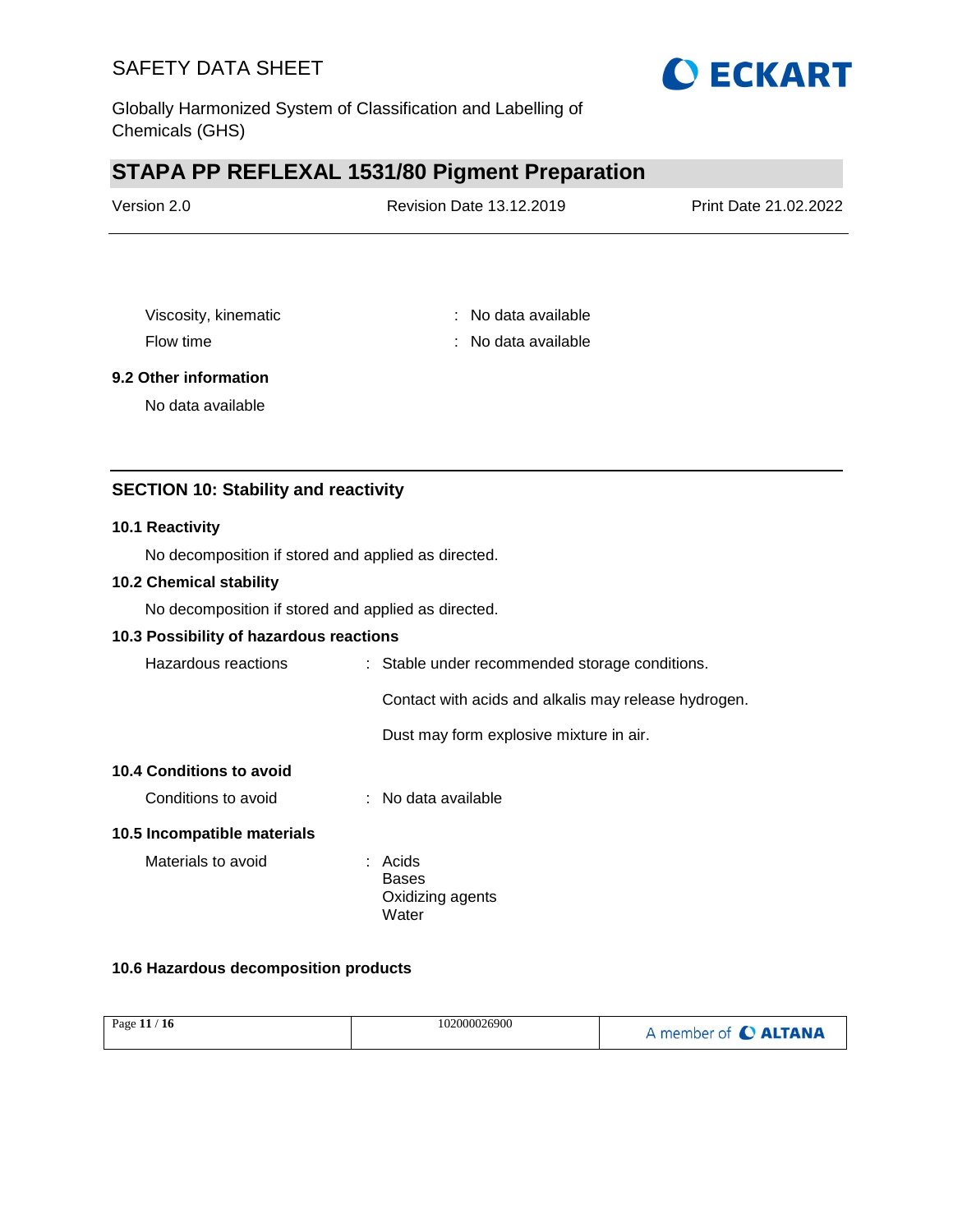

Globally Harmonized System of Classification and Labelling of Chemicals (GHS)

# **STAPA PP REFLEXAL 1531/80 Pigment Preparation**

| Version 2.0                                                    | Revision Date 13.12.2019     | Print Date 21.02.2022 |
|----------------------------------------------------------------|------------------------------|-----------------------|
|                                                                |                              |                       |
| Hazardous decomposition<br>products                            | : No data available          |                       |
| Other information                                              | : No data available          |                       |
| <b>SECTION 11: Toxicological information</b>                   |                              |                       |
| 11.1 Information on toxicological effects                      |                              |                       |
| <b>Acute toxicity</b>                                          |                              |                       |
| Components:                                                    |                              |                       |
| Fatty acids, C14-18 and C16-18-unsatd.:<br>Acute oral toxicity | : LD50 Rat: $> 5000$ mg/kg   |                       |
| Acute inhalation toxicity                                      | : LC50 Rat: $>$ 46 mg/l      |                       |
|                                                                | Exposure time: 1 h           |                       |
|                                                                | Test atmosphere: dust/mist   |                       |
| Acute dermal toxicity                                          | : LD50 Rabbit: > 3 160 mg/kg |                       |
| <b>Skin corrosion/irritation</b>                               |                              |                       |
| No data available                                              |                              |                       |
| Serious eye damage/eye irritation                              |                              |                       |
| No data available                                              |                              |                       |
| Respiratory or skin sensitisation                              |                              |                       |
| No data available                                              |                              |                       |
| Page 12 / 16                                                   | 102000026900                 | A member of C ALTANA  |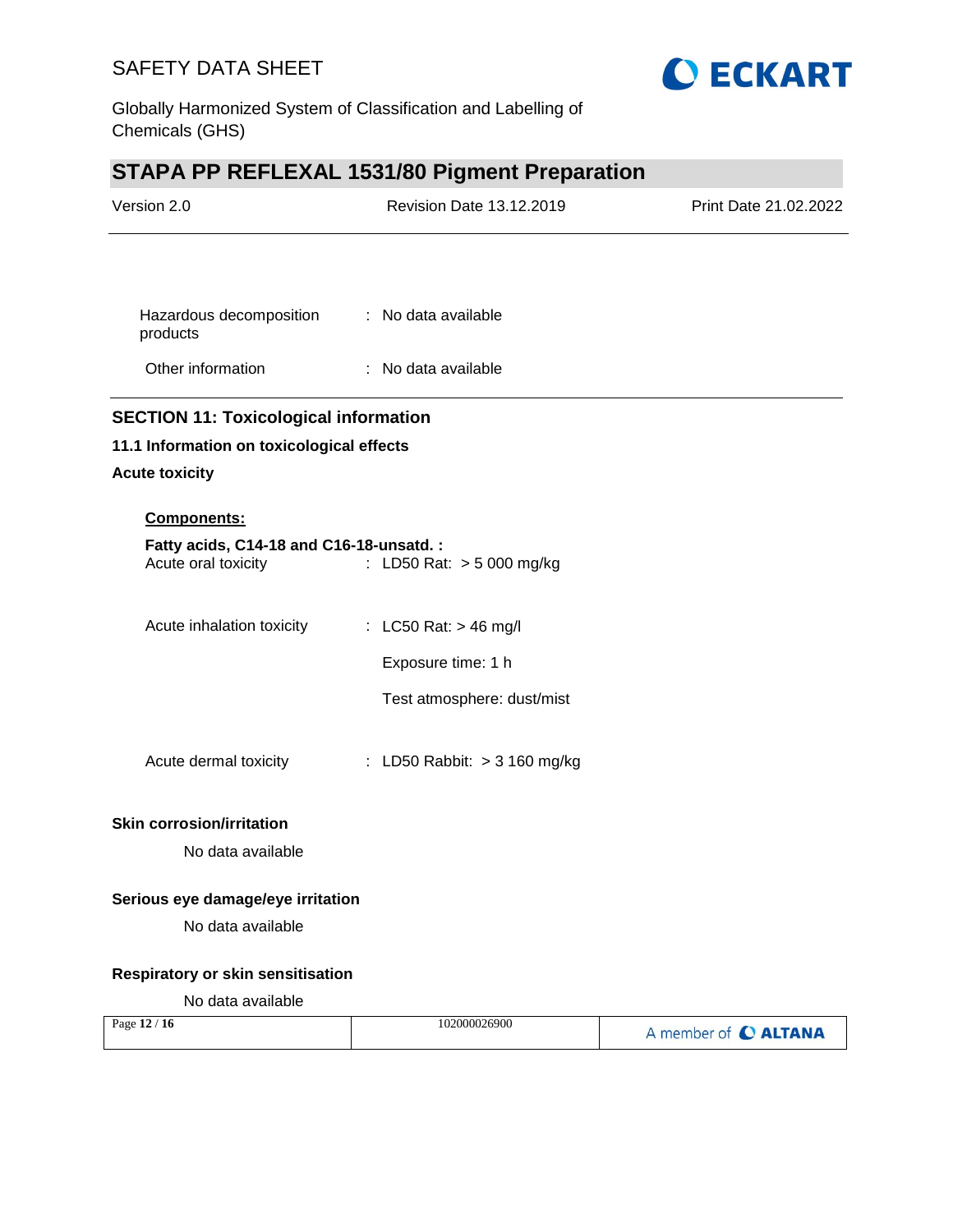

Globally Harmonized System of Classification and Labelling of Chemicals (GHS)

# **STAPA PP REFLEXAL 1531/80 Pigment Preparation**

| Version 2.0 |  |
|-------------|--|
|-------------|--|

Revision Date 13.12.2019 Print Date 21.02.2022

### **Carcinogenicity**

No data available

### **Toxicity to reproduction/fertility**

No data available

### **Reprod.Tox./Development/Teratogenicity**

No data available

### **STOT - single exposure**

No data available

### **STOT - repeated exposure**

No data available

### **Aspiration toxicity**

No data available

### **Further information**

### **Product**

No data available

### **SECTION 12: Ecological information**

### **12.1 Toxicity**

| Page 13 / 16 | 102000026900 | A member of C ALTANA |
|--------------|--------------|----------------------|
|              |              |                      |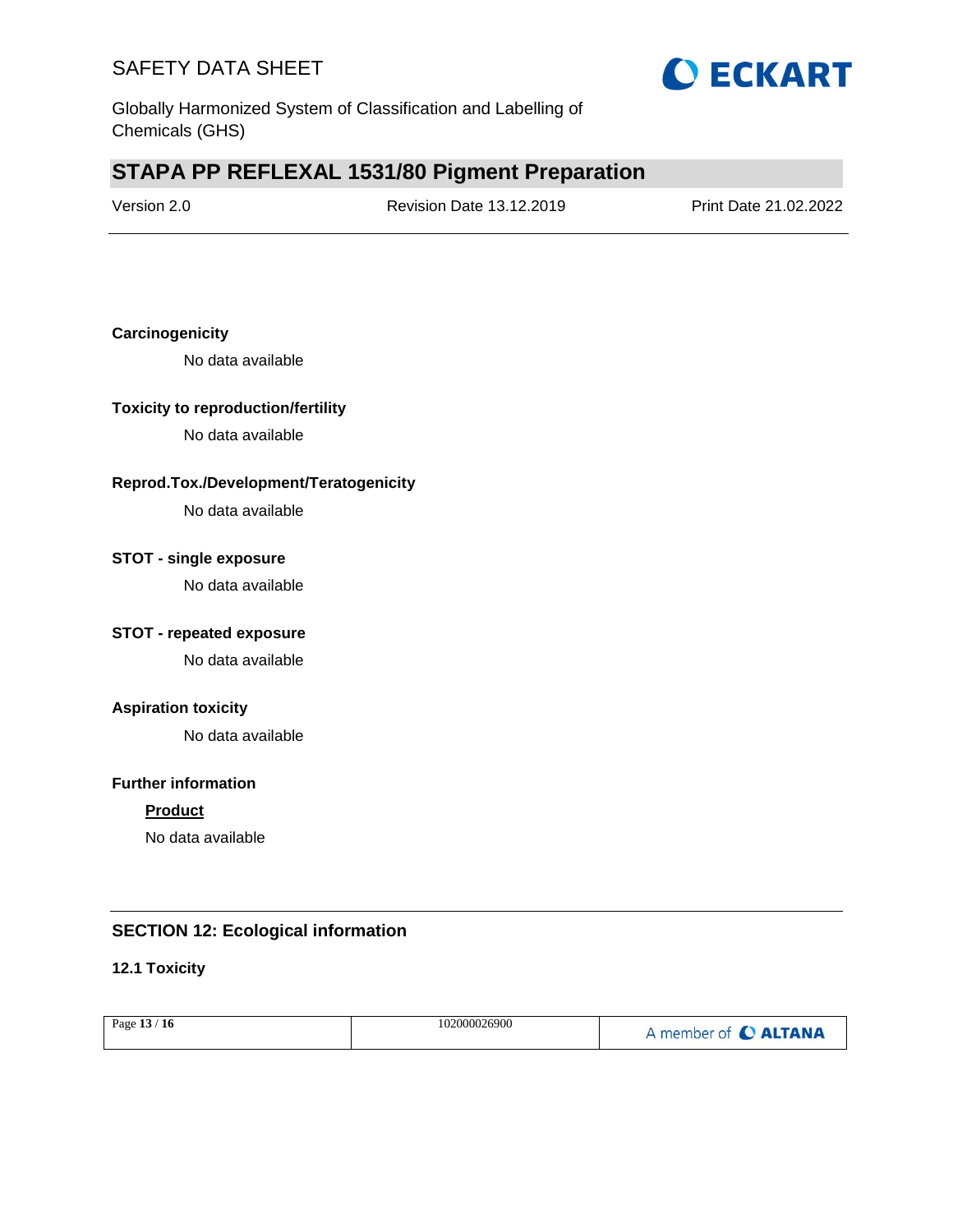

Globally Harmonized System of Classification and Labelling of Chemicals (GHS)

# **STAPA PP REFLEXAL 1531/80 Pigment Preparation**

| Version 2.0 | <b>Revision Date 13.12.2019</b> | Print Date 21.02.2022 |
|-------------|---------------------------------|-----------------------|
|             |                                 |                       |

No data available

### **12.2 Persistence and degradability**

No data available

### **12.3 Bioaccumulative potential**

No data available

### **12.4 Mobility in soil**

No data available

### **12.5 Results of PBT and vPvB assessment**

No data available

### **12.6 Other adverse effects**

#### **Product:**

Additional ecological information : No data available

### **SECTION 13: Disposal considerations**

### **13.1 Waste treatment methods**

Product : In accordance with local and national regulations.

| Contaminated packaging | Empty containers should be taken to an approved waste<br>handling site for recycling or disposal. |  |
|------------------------|---------------------------------------------------------------------------------------------------|--|
| Page $14/16$           | 102000026900<br>A member of C ALTANA                                                              |  |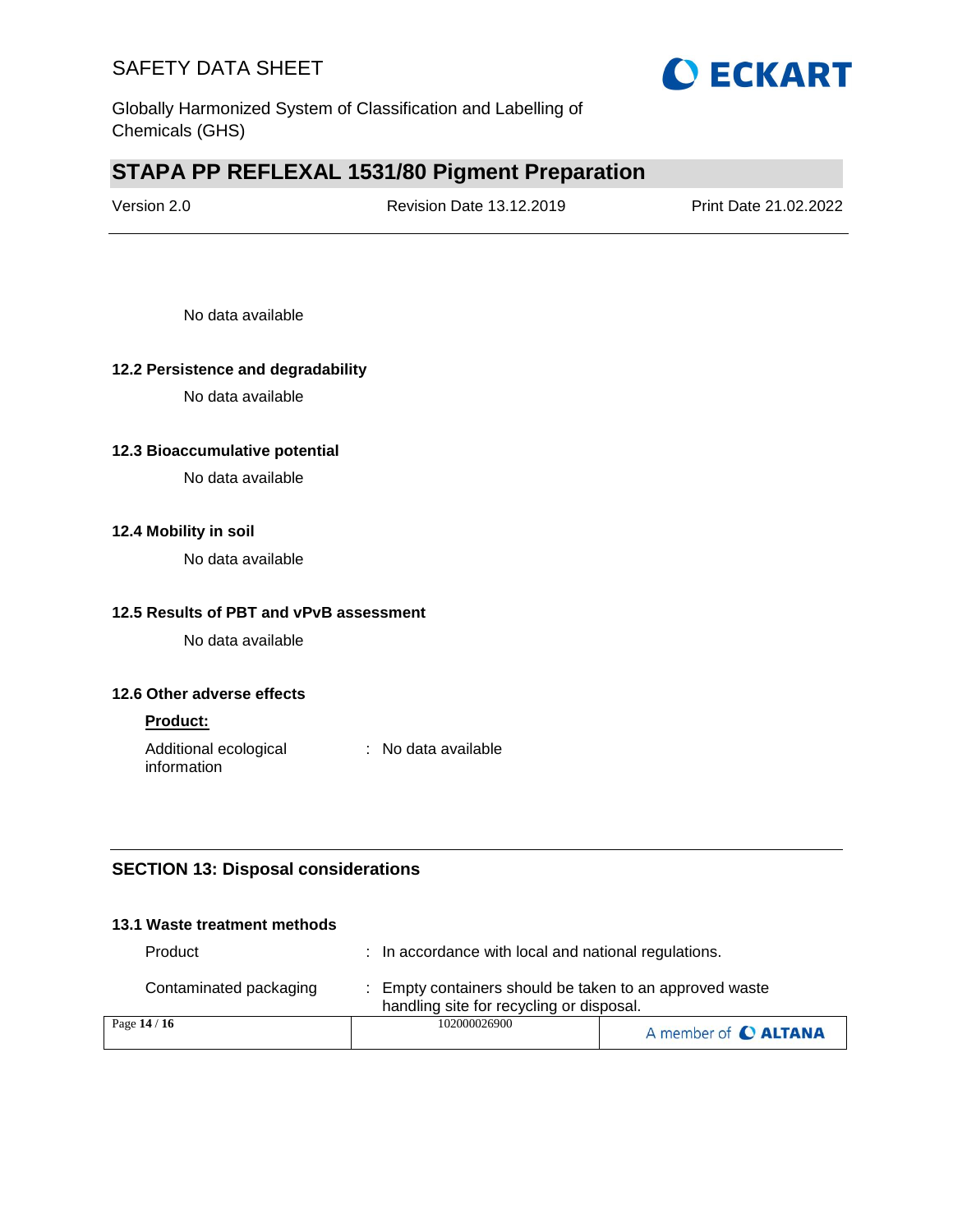

Globally Harmonized System of Classification and Labelling of Chemicals (GHS)

# **STAPA PP REFLEXAL 1531/80 Pigment Preparation**

Version 2.0 Revision Date 13.12.2019 Print Date 21.02.2022

In accordance with local and national regulations.

### **SECTION 14: Transport information**

- **14.1 UN number**
- **14.2 Proper shipping name**
- **14.3 Transport hazard class**
- **14.4 Packing group**
- **14.5 Environmental hazards**

### **14.6 Special precautions for user**

Not classified as dangerous in the meaning of transport regulations.

# **14.7 Transport in bulk according to Annex II of MARPOL 73/78 and the IBC Code**

No data available

### **SECTION 15: Regulatory information**

### **15.1 Safety, health and environmental regulations/legislation specific for the substance or mixture**

REACH - Candidate List of Substances of Very High Concern for Authorisation (Article 59). : Not applicable

### **15.2 Chemical safety assessment**

No data available

| /16<br>Page $15/$ | 102000026900 | A member of C ALTANA |
|-------------------|--------------|----------------------|
|-------------------|--------------|----------------------|